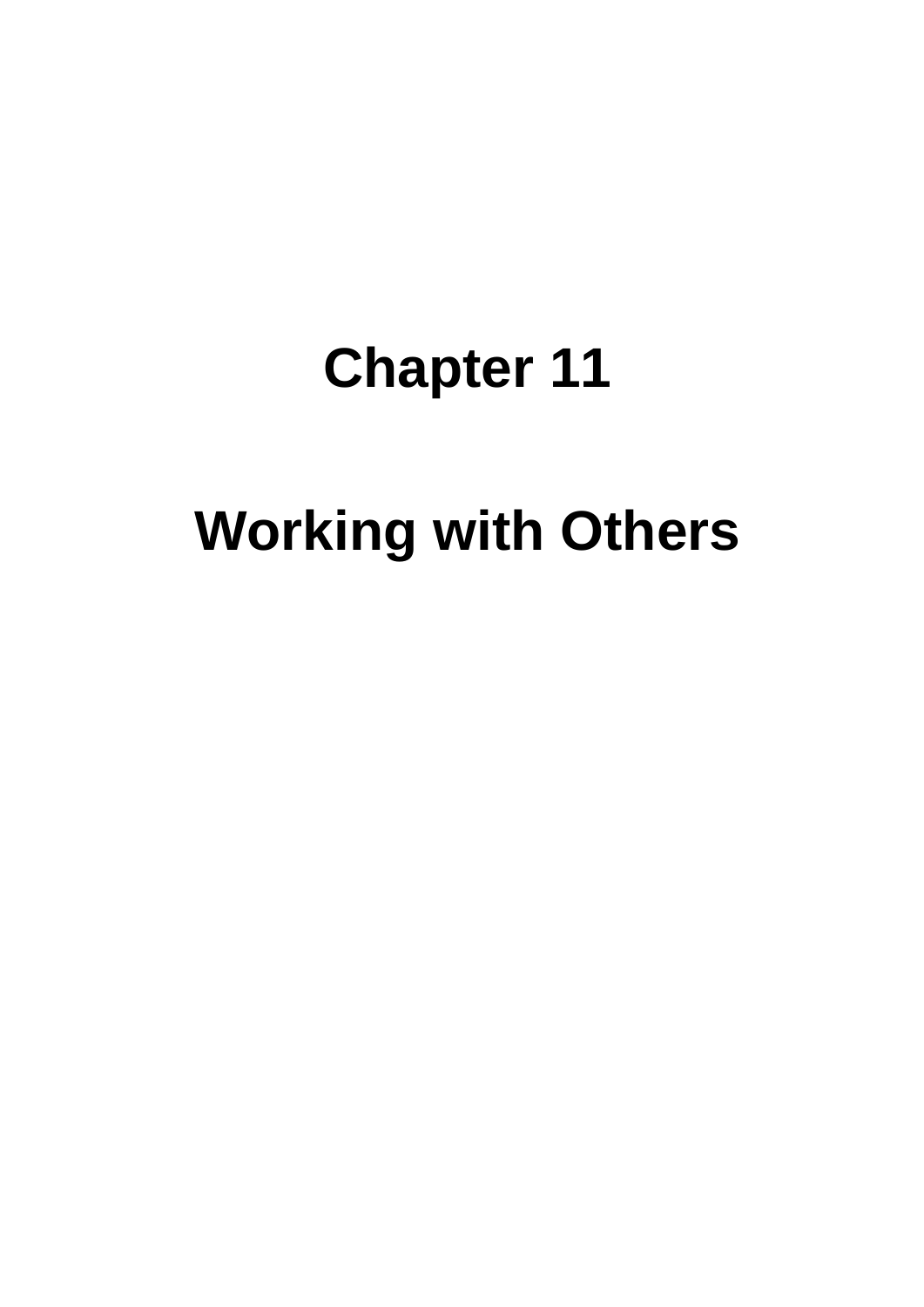# **11. WORKING WITH OTHERS**

# **11.1 Introduction**

This chapter outlines how the University, in accordance with the UK Quality Code of Higher Education, ensures the quality of arrangements for students who study as part of their degree with another organisation, be that another University, industry partner or as part of an apprenticeship scheme. The University recognises that there is a continuum of work-based learning and that different workplace experiences are integrated differently into the curricula. In general, the greater the level of integration in work-based learning, the more formal any agreement between the stakeholders will be.

This chapter outlines the University's approach to maintain standards in relation to:

- International Mobility
- Work placements
- Year in Industry
- Apprenticeships
- Joint Awards

This chapter also outlines the principles for students transferring credits to UWTSD as part of their award.

# **11.2 A culture of collaboration**

There is a culture of collaboration within UWTSD, where students are encouraged as part of their course to engage with outside organisations as part of their studies. Students are encouraged to take opportunities in terms of work placements, internships, or study abroad to enhance their university experience and their own skills and professional development.

The University works with various industry groups and other higher education providers to develop and evolve opportunities available to students.

As detailed in this chapter, a variety of formal mechanisms are in place to ensure the quality of these collaborative engagements. In addition to such formal mechanisms, collaboration also occurs more informally because of the culture of collaboration embedded within the institution. For example, the University has a number of Professors of Practice who share their expertise with students through workshops, exhibitions, and seminars either as part of module or as extracurricular activities.

#### **11.3 Recognition of Prior Learning**

The Recognition of Prior Learning (RPL) processes are detailed in the Recognition of Prior Learning (RPL) Policy. The maximum transfer credits per programme type are detailed in Chapter 6.3.2 (11-13).

The University recognises that some applicants or students may already have acquired credits based upon formal study at Higher Education level or may have acquired similar knowledge and skills during the course of their working life, whether paid or voluntary. Through the RPL process the University recognises both certificated and experiential learning.

The University defines Recognition of Prior Certificated Learning (RPCL) as the evaluation of acquired learning that has been previously assessed and certificated.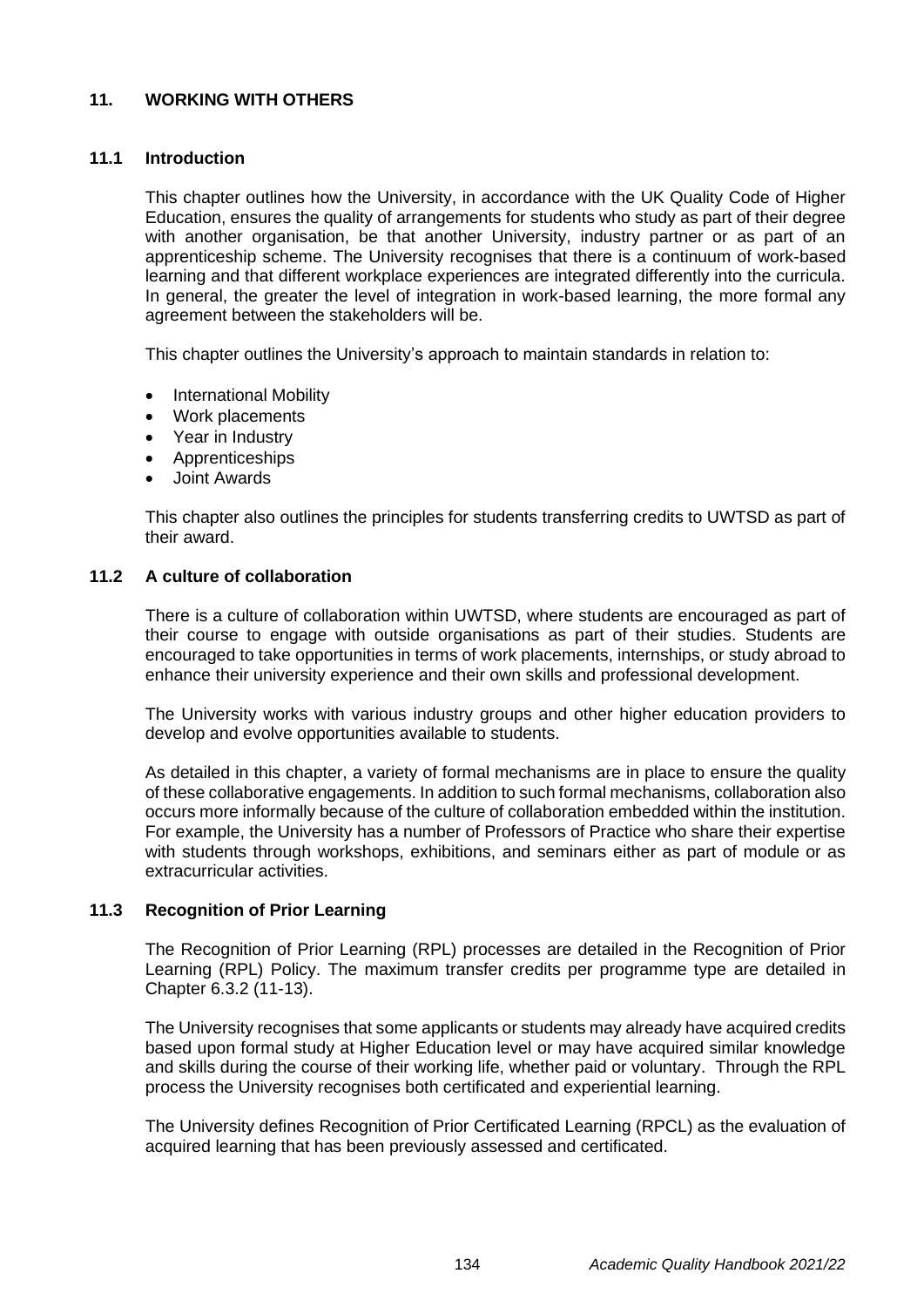The University defines Recognition of Prior Experiential Learning (RPEL) as the process by which appropriate experiential learning is evaluated and awarded credit.

The Recognition of Prior Learning Procedures enable applicants or students to make a claim for credit for such learning that can be used to gain entry to a programme, exemption from parts of that programme, or advanced standing towards an academic award.

As part of the RPL process, the University recognises credits earned for the purposes of progression and award. University of Wales Trinity Saint David awards are based on marks achieved in UWTSD credits (taught or experiential learning) only.

Standard recognition of prior certificated learning is whereby the process of Recognition of Prior Certificated Learning (RPCL) is facilitated for large numbers of candidates in respect of certificated learning (qualifications such as BTEC, HND, (PG) Certs/Dips or those recognised by NARIC). Further details may be found in the RPL Policy.

Where Professional, Statutory and Regulatory Body requirements place specific restrictions or limitations on RPCL/RPEL this policy does not apply. However, the PSRB cannot set a lower threshold than would apply on other programmes. For such programmes, information on RPCL/RPEL will be sought from the Professional, Statutory or Regulatory Body.

# **11.4 International Mobility**

The University takes part in a number of international mobility schemes, which include a range of opportunities for students and alumni of variable lengths. This includes study abroad (credit and non-credit bearing); work, volunteer and research placements; and other types of field work.

The International Mobility Board oversees the implementation of the international mobility framework.

#### **11.4.1 Credit Bearing Study Abroad**

The University defines Credit Bearing Study Abroad, as an exchange where the University either sends or receives students from abroad as part of their study for which they receive credits. The University has reciprocal student exchange agreements with a number of institutions and also has opportunities for students from abroad to study at UWTSD.

The approval of these study abroad partnership arrangements is overseen by the International Affairs and Collaborative Partnerships Committee. The process for approving partners with whom the University has reciprocal exchange agreements is detailed in the University's Student Exchange Policy.

#### **11.4.1 (1) Outgoing Students**

The time spent abroad normally takes place during Level 5. Students will be enrolled on the appropriate Independent Study Module. In addition to modules completed at the host institution, students will normally be asked to undertake other work as part of this module.

As part of this module, students, in conjunction with the International Recruitment Unit and Programme Manager, will develop a learning agreement to outline the nature of the optional study abroad placement.

The assessment will be specified in the Learning Agreement. This will include how all of the grades that are obtained at the partner university will be converted to the UWTSD equivalent marks and will then contribute to the degree.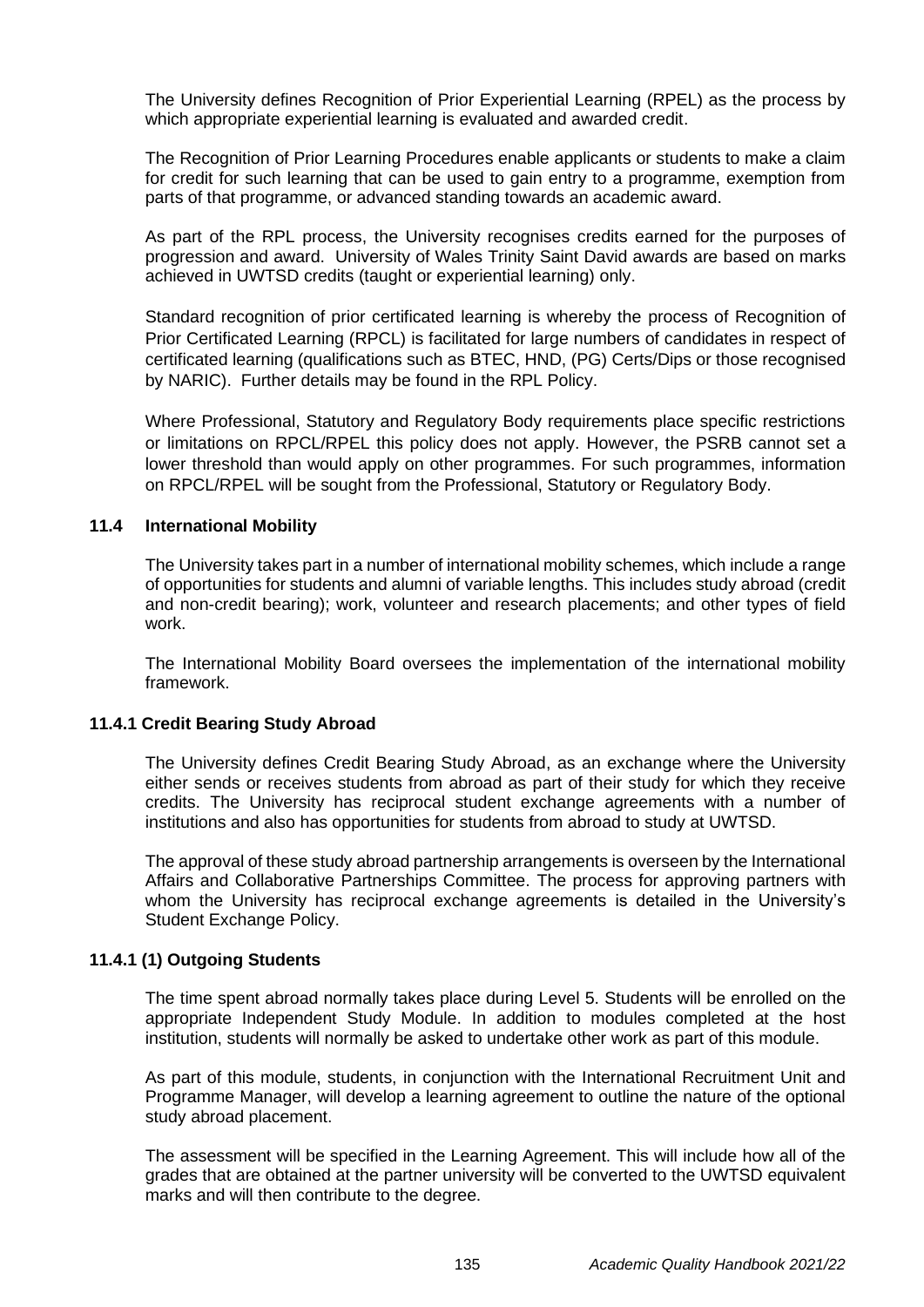Academic departments have rigorous conversion practices so the marks obtained at the partner institution can be converted to the mark system used at UWTSD for incorporation into the overall mark for the module. Students will made be aware that marks will be converted on return.

# **11.4.1 (2) Incoming Students**

The University accepts incoming exchange students through direct application to our programmes. Students may apply through an approved partnership or independently. The requirements for each individual student are agreed with their home Institution.

Incoming Exchange students enrol on existing modules within the UWTSD provision. Students normally select 60 UK Credits (30 ECTS credits) per semester during the exchange. Upon completion of the Study Abroad Programme, the student and student's home institution will be provided with a transcript.

# **11.5 Work Placements**

The University encourages students to undertake work placements as part of their studies where these are available. These work placements may count as credits towards the award. For programmes with accreditation or specific requirements, non-credit bearing work placements may be required to be completed and passed in order for students to achieve that award or to progress. With the exception of students following a professionally accredited programme, it is normally the responsibility of the student to identify a suitable placement for the work-based practice modules. Help and advice to support can be sought from the Placement Coordinator or relevant lecturers. The work undertaken must be relevant to the programme of study. It should also provide opportunities to gain new skills and to build upon current levels of experience and expertise.

The University defines work placements as a period of work experience or internship:

- undertaken as an integral part of a programme, where the achievement of the learning outcomes for the placement is dependent on the arrangements made with the Placement Provider;
- where the student is enrolled at the University during this period; and
- where there is a transfer of direct supervision of the student to the Placement Provider.

Student placements are a partnership between the student, the University and the Placement Provider in which each has specific responsibilities which are detailed in the University Guidelines on Student Placements.

# **11.6 Year in Industry**

The following principles cover the formal component of 'year in industry', 'industrial experience' or 'research placement' where an identified aim of a programme is for a student to study in an industrial placement for part of or an entire academic year as part of their award. Where the study covers an entire academic year, this will be reflected in the title of the programme (e.g. BEng (Hons) Automotive Engineering with a year in industry).

Where the learning from any period of formal study in industry is a required part of the programme, how the intended learning outcomes of the programme are met is identified in the definitive programme documents.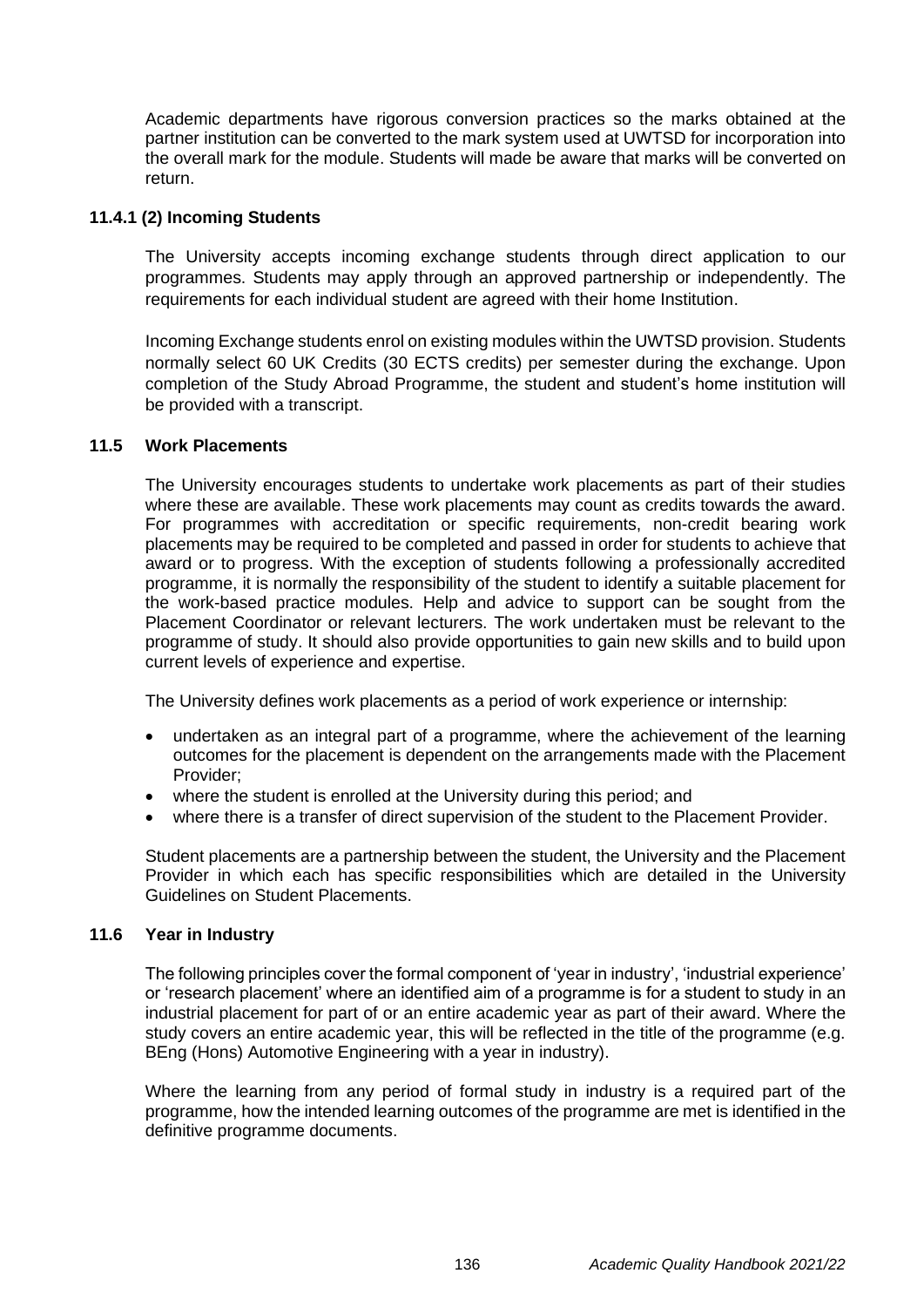Institutes should ensure that students are fully aware of the requirements of their programme of study in undertaking any period of study in industry prior to the student committing themselves to it.

Institutes should establish with the placement provider in advance that the placement content will fulfil the student's learning needs and that it is appropriate.

A 'year in industry' is not normally credit-bearing and does not contribute to the award classification but must be completed satisfactorily.

Institutes must maintain regular contact with the student and an industrial contact when undertaking a study in industry arrangement with the academic tutor maintaining support for the student (as detailed in the Student Placement Protocol).

The year in industry is normally undertaken during the third year of a four-year Bachelors or five-year Integrated Masters programme. It is not expected that students will undertake an entire year in industry as part of a three-year Bachelors programme.

A student who completes the year in industry but withdraws before completing the programme of study on which they are registered will normally receive an exit award as appropriate.

# **11.7 Apprenticeships**

The University offers a range of Degree Apprenticeships in Wales and England. The Apprenticeship Unit offers specific support for Degree Apprenticeship programmes. The University will allocate all apprentices with an Apprenticeship Liaison Officer. The University liaises closely individually and collectively through industrial liaison groups.

Students completing their degree as part of a Degree Apprenticeship scheme are considered for an award under the appropriate award regulation framework (Bachelors or Masters) outlined in Chapter 6.

To complete their apprenticeship, students must complete the requirements of the relevant Apprenticeship Framework (Wales) or Standard (England). For programmes delivered in England, this will be outlined in the Commitment Statement, and for programmes delivered in Wales, it will be outlined in the Apprenticeship Learning Plan (Wales). The Apprenticeship Unit works with programme teams to ensure that programmes meet the requirements of the appropriate framework or standard and that they meet the recognised characteristics of apprenticeship provision.

Institutes should ensure that students are fully aware of the full requirements of their programme of study and of the apprenticeship programme as part of their programme documentation and induction.

#### **11.8 Joint Awards**

Joint award provision – where, with the express approval of Senate, the University can offer joint awards with other appropriate institutions, which may involve students studying at each of the partners involved in the arrangement (Chapter 9) or where students study within the University (below).

When students study only within the University on a joint award, the qualification is jointly overseen and there are a range of policies and procedures specific to the award of the qualification. Students on these programmes must be informed of these policies and procedures if they differ from those of the University.